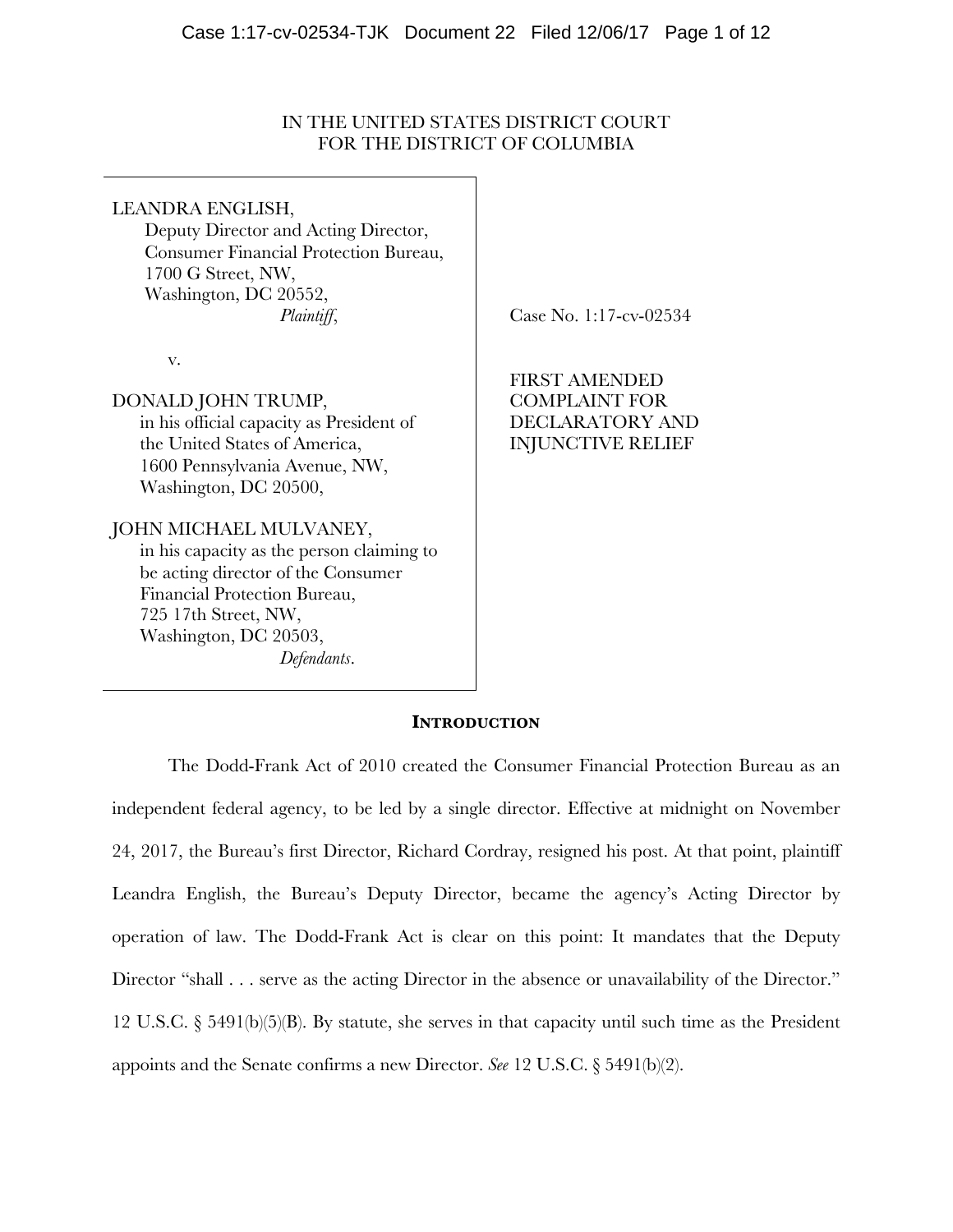### Case 1:17-cv-02534-TJK Document 22 Filed 12/06/17 Page 2 of 12

Disregarding this statutory language, President Trump issued a press release on the evening of November 24 indicating that he intended to install defendant Mulvaney, Director of the White House Office of Management and Budget, as the Bureau's Acting Director. Under this scenario, Mulvaney would continue to occupy his White House post while simultaneously serving as the head of an agency that Congress mandated be "independent." 12 U.S.C. § 5491(a).

The President apparently believes that he had authority to appoint Mr. Mulvaney under the Federal Vacancies Reform Act of 1988, 5 U.S.C. § 3345(a)(2). But the President's interpretation of the FVRA runs contrary to Dodd-Frank's later-enacted, more specific, and mandatory text. The President's stance is also hard to square with the relevant legislative history: An earlier version of the Dodd-Frank Act, which would have specifically allowed the President to use the Vacancies Act to temporarily fill the office, was eliminated and replaced with the current language designating the Deputy Director as the Acting Director. In any event, the President's attempt to appoint a still-serving White House staffer to displace the acting head of an independent agency is contrary to the overall statutory design and independence of the Bureau, including its mandated independence from the Office of Management and Budget.

President Trump's attempt to appoint Mr. Mulvaney is also invalid because it violates the requirements of Article II, section 2 of the U.S. Constitution. The Constitution empowers the President to appoint "Officers of the United States," subject to "the Advice and Consent of the Senate." U.S. Const. Art. II,  $\S 2$ , cl. 2. The President has two, and only two, means of appointing officers: with the advice and consent of the Senate, or pursuant to a law passed by Congress. Where, as here, no statute grants the President the power to appoint an officer, then he has no constitutional authority to do so without the consent of the Senate.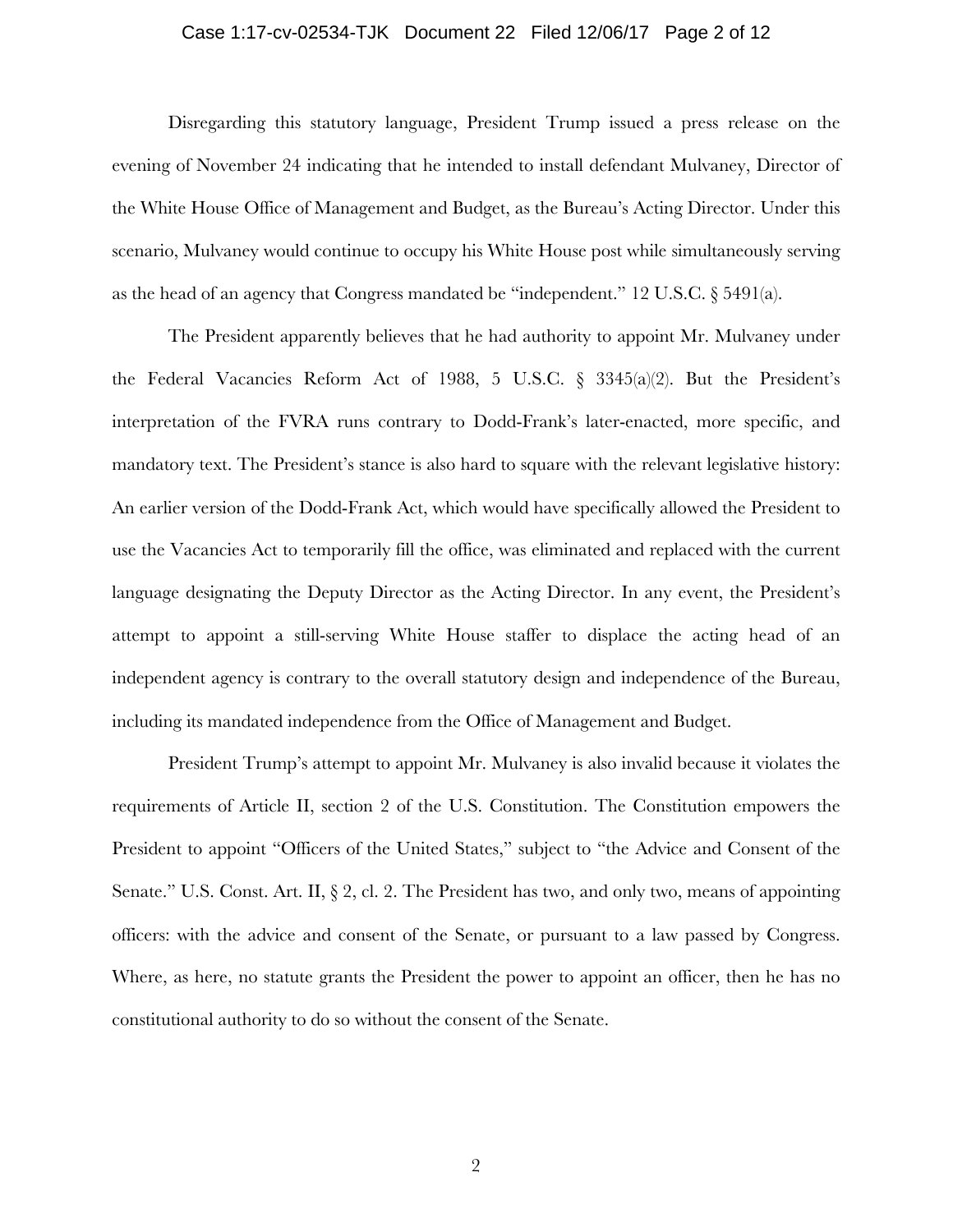### Case 1:17-cv-02534-TJK Document 22 Filed 12/06/17 Page 3 of 12

As the rightful Acting Director of the Bureau, Ms. English brings this action against President Trump and Mr. Mulvaney seeking a declaratory judgment and a preliminary and permanent injunction to prevent the defendants from appointing, causing the appointment of, recognizing the appointment of, or acting on the appointment of any Acting Director of the Consumer Financial Protection Bureau via any mechanism other than that provided for by 12 U.S.C.  $\S$  5491(b)(5)(B). The Court should declare that any actions that Mr. Mulvaney takes as purported Acting Director "shall have no force or effect." 5 U.S.C. 3348(d).

## **JURISDICTION AND VENUE**

1. This Court has jurisdiction over the subject matter of this action for declaratory and injunctive relief under 28 U.S.C. §§ 1331, 1361, 1651, 2201, and 2202.

2. Venue is proper in this district under 28 U.S.C. § 1391(e).

#### **PARTIES**

3. Plaintiff Leandra English is the Deputy Director and Acting Director of the Consumer Financial Protection Bureau.

4. Defendant Donald J. Trump is the President of the United States and is responsible for the purported designation of Defendant Mulvaney as Acting Director of the Consumer Financial Protection Bureau.

5. Defendant John Michael Mulvaney, also known as Mick Mulvaney, is the Director of the White House Office of Management and Budget and a person claiming to be designated as the Acting Director of the Consumer Financial Protection Bureau.

### **STATUTORY BACKGROUND**

6. In 2010, Congress enacted the Dodd-Frank Wall Street Reform and Consumer Protection Act, Pub. L. 111-203, 124 Stat. 1376 (July 21, 2010), which created the Consumer Financial Protection Bureau (CFPB) and established it as "an independent bureau" located "in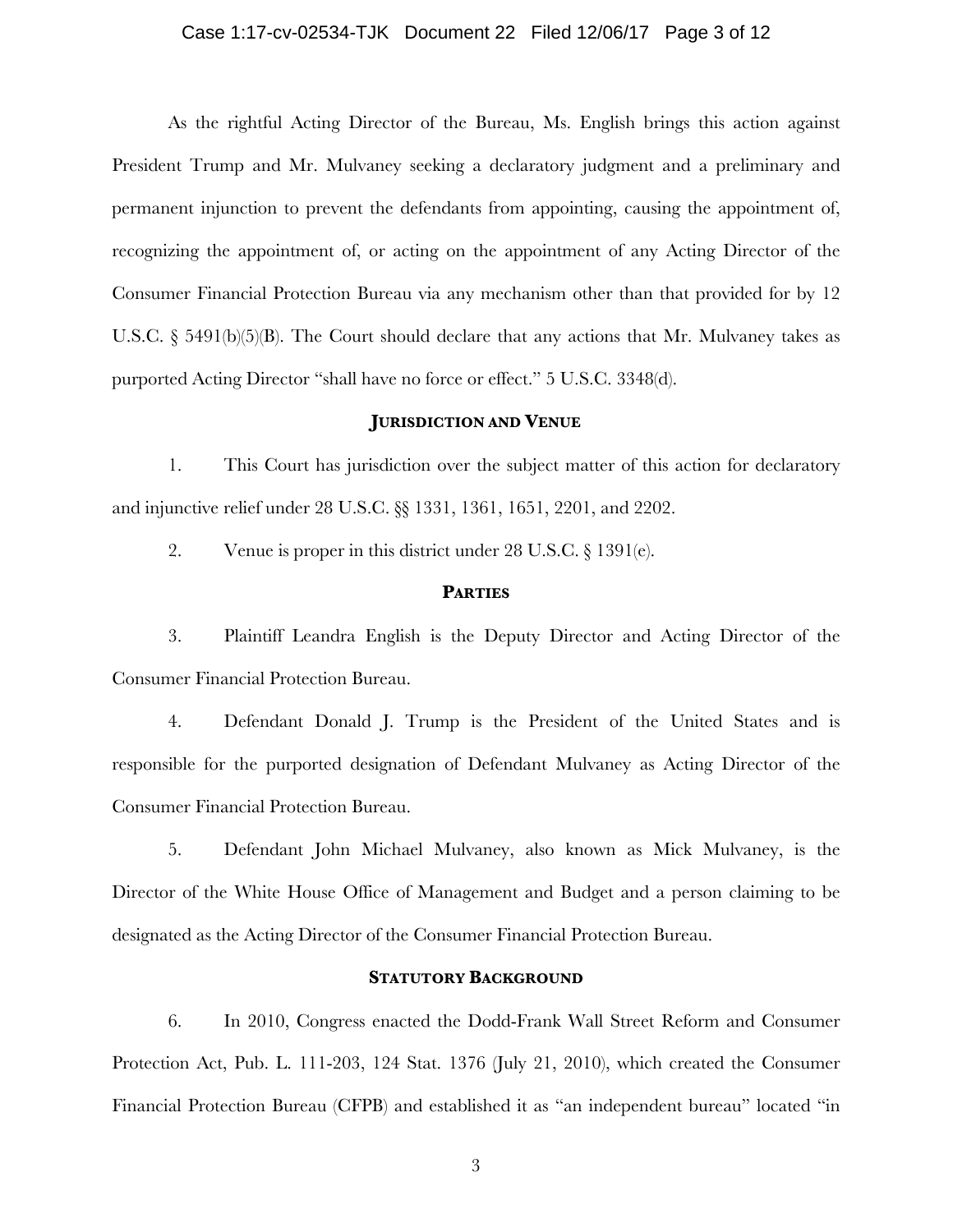### Case 1:17-cv-02534-TJK Document 22 Filed 12/06/17 Page 4 of 12

the Federal Reserve System." 12 U.S.C. § 5491(a). A key response to the 2008 financial crisis, the CFPB is the first federal agency with the sole goal of protecting consumers of the U.S. financial services industry. Conscious of the regulatory failures that had fueled the 2008 crisis, Congress took pains to ensure that the new agency would be independent enough to resist capture by powerful financial interests and fulfill its critical responsibilities to American consumers.

7. The CFPB is designed to be led and managed by a single Director, "who shall serve as the head of the Bureau." 12 U.S.C.  $\S$  5491(b)(1). The Director, who serves a five-year term, is to be "appointed by the President, by and with the advice and consent of the Senate." 12 U.S.C. § 5491(b)(2). To ensure the Bureau's independence, Congress specified that the Director would not serve at the pleasure of the President and could instead be removed only for cause. *See*  12 U.S.C.  $\S 5491(c)(3)$  ("The President may remove the Director for inefficiency, neglect of duty, or malfeasance in office.").

8. As an additional measure of independence, Congress ensured that the President could not circumvent the need for Senate confirmation by naming a temporary replacement for a Director who leaves before the expiration of his or her term. Instead, Congress provided that the Bureau's Deputy Director, who is "appointed by the Director," shall "serve as acting Director in the absence or unavailability of the Director." 12 U.S.C. § 5491(b)(5).

9. This designation of the Deputy Director as the "acting Director" reflects Congress's deliberate choice to depart from the default procedure for naming an acting official under the Federal Vacancies Reform Act of 1988 (FVRA). An early version of the Act that passed the House of Representatives in December 2009 did not provide for a Deputy Director, and instead explicitly stated that a temporary replacement for a Director would be chosen "in the manner provided by" the FVRA. *See* H.R. 4173, 111th Cong. § 4102(b)(6)(B)(1) (engrossed

4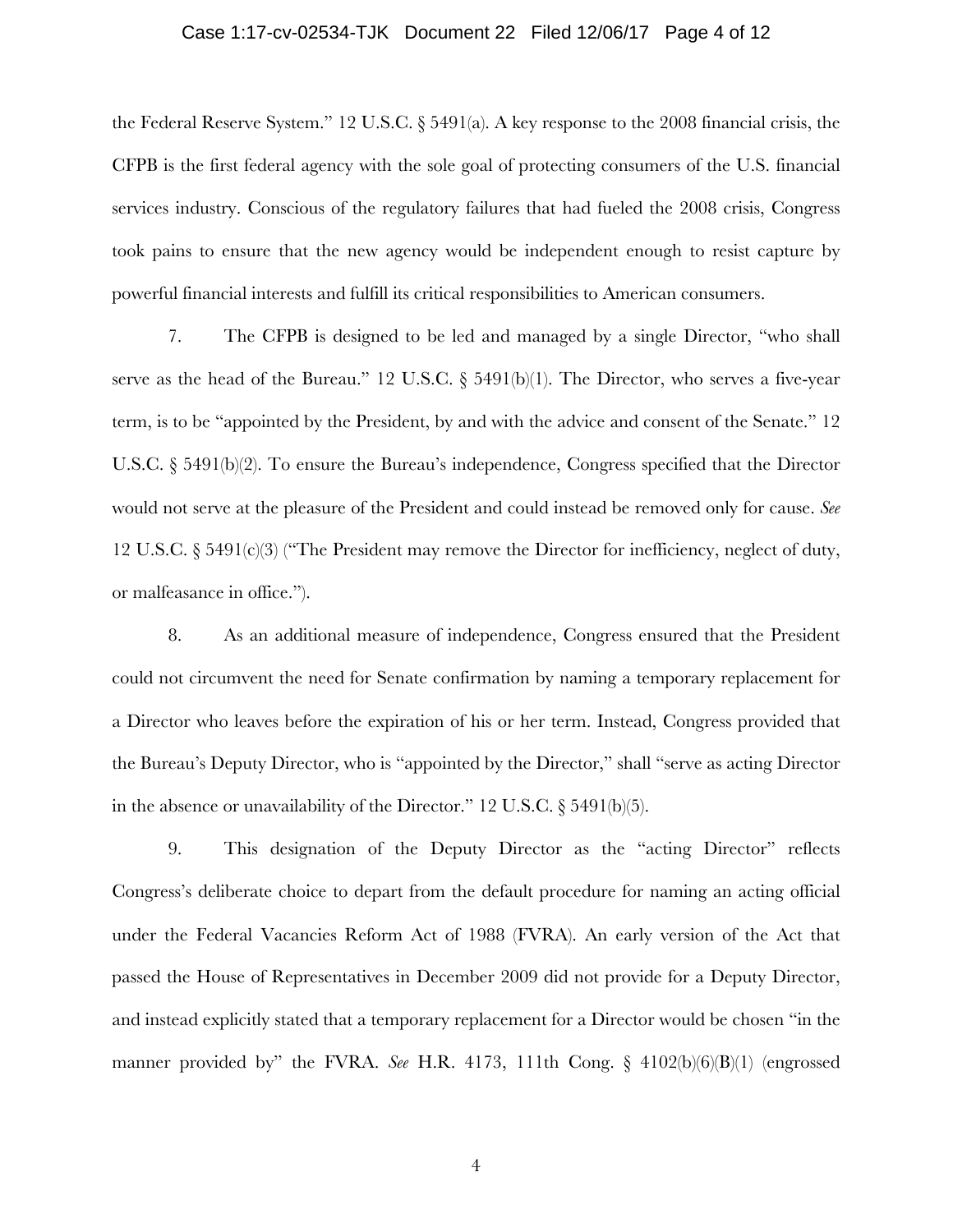### Case 1:17-cv-02534-TJK Document 22 Filed 12/06/17 Page 5 of 12

version, Dec. 11, 2009). The Senate bill introduced and passed months later contained the present statutory language. *See* S. 3217, 111th Cong. § 1011(b)(5)(B) (2010).

10. The Vacancies Act, by its own terms, does not control where, as with the Dodd-Frank Act, "a statutory provision expressly . . . designates an officer or employee to perform the functions and duties of a specified office temporarily in an acting capacity." 5 U.S.C.  $§ 3347(a)(1)(B).$ 

### **FACTUAL ALLEGATIONS**

11. Richard Cordray was confirmed as the first Director of the CFPB by a 66-34 vote in the United States Senate on July 16, 2013, and took office on July 17, 2013.

12. Mr. Cordray resigned his position as Director of the CFPB, effective at midnight on November 24, 2017.

13. At approximately 2:30 p.m. on the afternoon of November 24, 2017, before leaving office, Director Cordray publicly announced that he had that day appointed Leandra English—up until then the Bureau's Chief of Staff—as the Bureau's Deputy Director, to ensure that she would become the Acting Director pursuant to 12 U.S.C.  $\S$  5491(b)(5) until the confirmation by the Senate of a new Director appointed by the President.

14. "In considering how to ensure an orderly succession for this independent agency," Director Cordray explained in a statement, "I have also come to recognize that appointing the current chief of staff to the deputy director position would minimize operational disruption and provide for a smooth transition given her operational expertise."

15. In addition to serving as the CFPB's Chief of Staff, Ms. English has served in number of senior leadership roles at the CFPB, including Deputy Chief Operating Officer, Acting Chief of Staff, and Deputy Chief of Staff. In addition to her work at the CFPB, Ms. English has served as the Principal Deputy Chief of Staff at the Office of Personnel Management,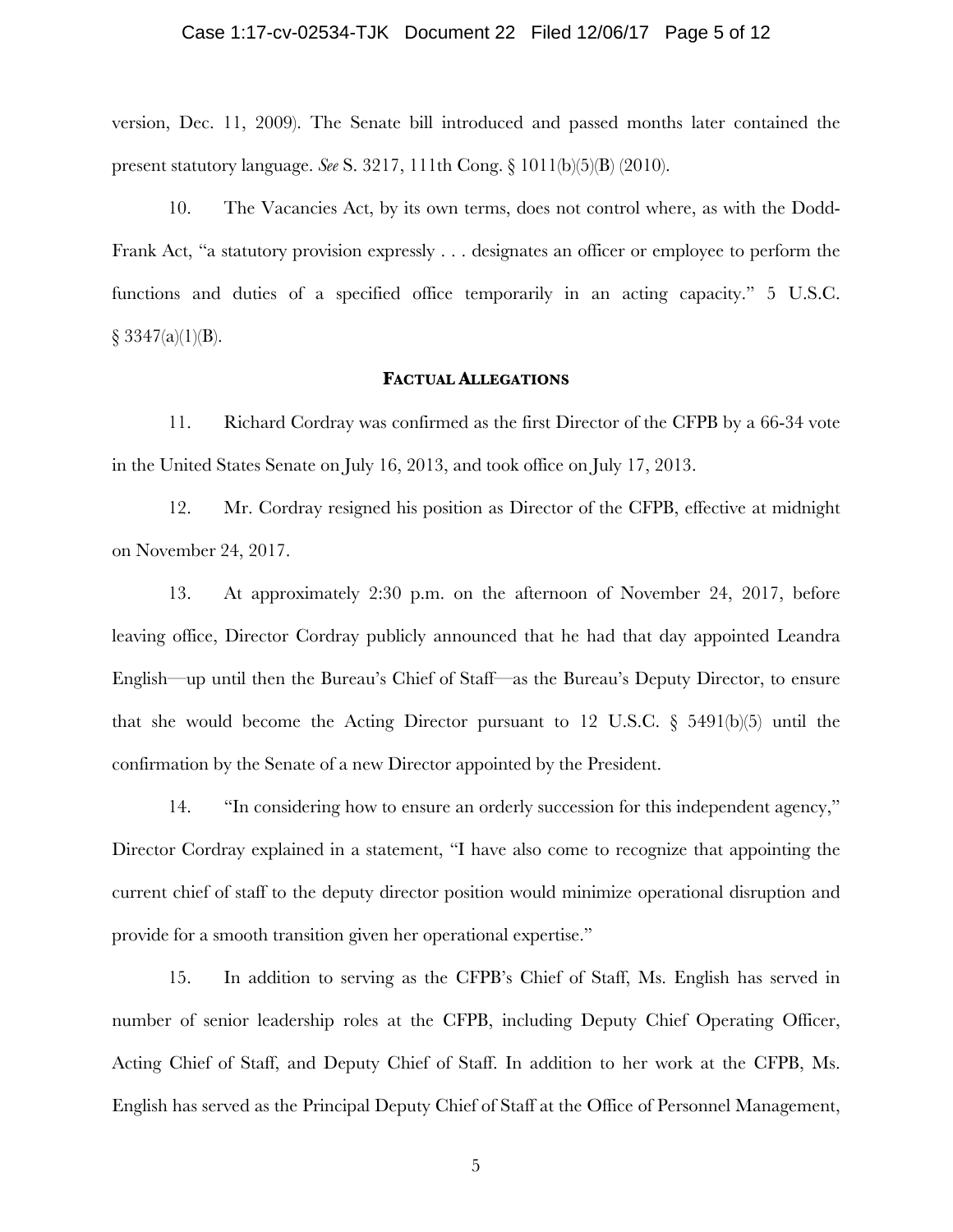### Case 1:17-cv-02534-TJK Document 22 Filed 12/06/17 Page 6 of 12

the Chief of Staff and Senior Advisor to the Deputy Director for Management at the White House Office of Management and Budget, and as a member of the CFPB Implementation Team at the U.S. Department of the Treasury. Ms. English received her B.A. from New York University and her M.S. from the London School of Economics.

16. At approximately 8:50 p.m. on the evening of November 24, 2017, the White House press office issued the following statement: "Today, the President announced that he is designating Director of the Office of Management and Budget (OMB) Mick Mulvaney as Acting Director of the Consumer Financial Protection Bureau (CFPB)." The White House statement did not refer to Director Cordray's earlier appointment of Ms. English as Deputy Director and was not accompanied by any legal reasoning concerning the President's claimed authority to make the appointment.

17. Mr. Mulvaney has never previously served in any capacity in a consumerprotection enforcement or financial or banking regulatory agency at the state, federal, or local level. Mr. Mulvaney has described the CFPB as a "sad, sick joke," has co-sponsored legislation proposing to eliminate the agency, and has said at a hearing in the House of Representatives: "I don't like the fact that CFPB exists, I'll be perfectly honest with you."

18. On Saturday, November 25, 2017, the Department of Justice Office of Legal Counsel released a memorandum providing legal arguments in support of Mr. Mulvaney's appointment. The memorandum acknowledges that the statutory scheme of the CFPB provides that the Deputy Director shall become the Acting Director when there is a vacancy in the position of the Director. But, the memorandum asserts, the President may instead choose to appoint someone from outside the agency to take the position of Acting Director via the Federal Vacancies Reform Act of 1998, 5 U.S.C. §§ 3345–3349d.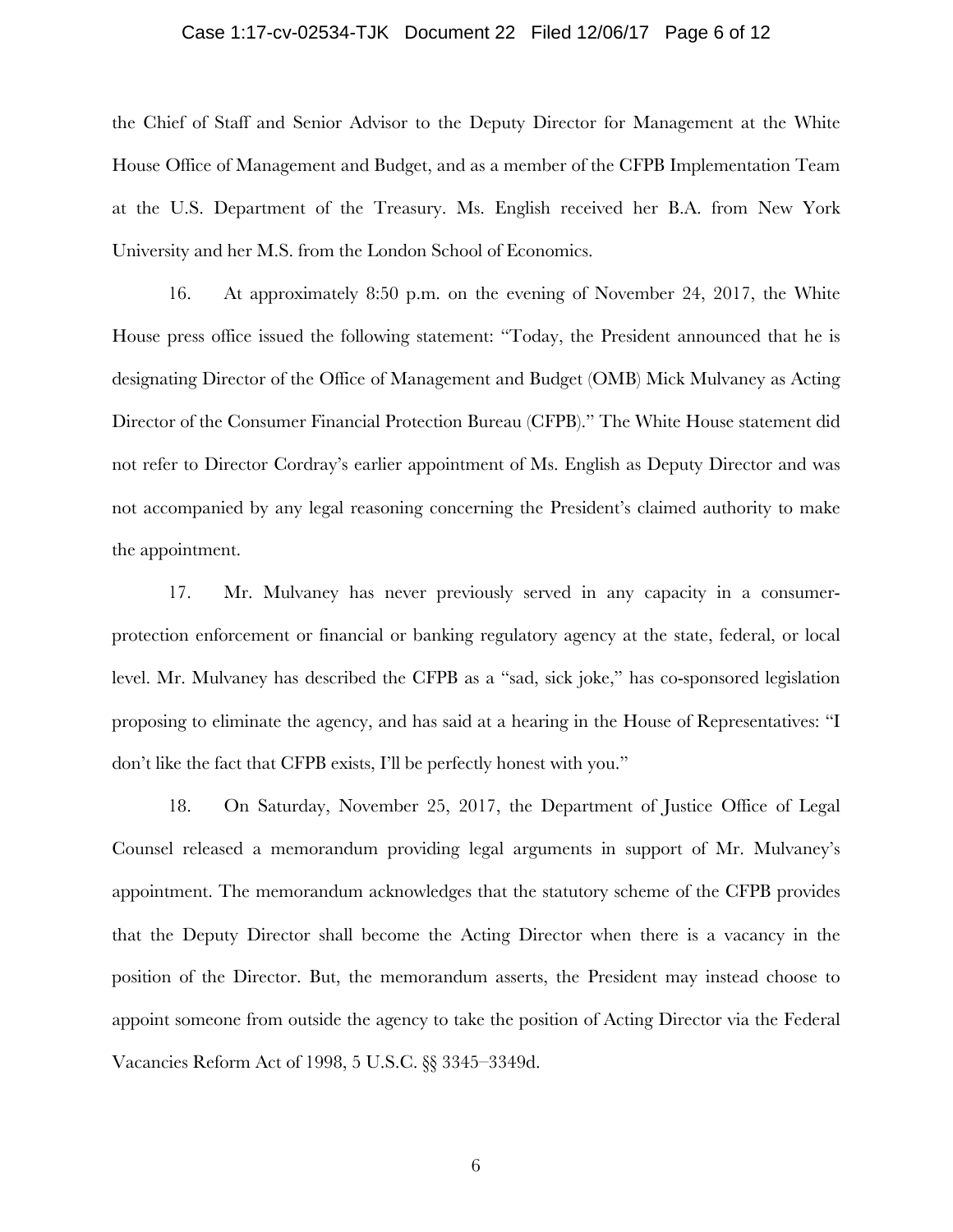#### **CLAIMS FOR RELIEF**

# **COUNT I VIOLATION OF THE DODD-FRANK ACT'S MANDATORY SUCCESSION PLAN, 12 U.S.C. § 5491(b)**

19. Ms. English has a clear legal entitlement to the position of Acting Director of the CFPB. At the moment that Director Cordray's resignation became effective, she was the Bureau's Deputy Director, a position created by Congress via the Dodd-Frank Act. *See* 12 U.S.C. § 5491(b). The statutory provision creating the position states, in mandatory language, that the Deputy Director "shall . . . serve as acting Director in the absence or unavailability of the Director," until the Senate confirms a new Director appointed by the President. *Id.* § 5491(b)(5)(B). Under a plain reading of this language, the Deputy Director automatically becomes the Acting Director when the Director leaves office. A Director who is no longer serving in office is "absent" as well as "unavailable." Thus, when a Director resigns, the Deputy Director serves as Acting Director. This legal arrangement was triggered by the resignation of Director Cordray on November 24, 2017, and his appointment of Ms. English as Deputy Director on that same date.

20. The President's purported or intended appointment of defendant Mulvaney as Acting Director of the CFPB is unlawful under the Dodd-Frank Act. The President's attempted use of the Federal Vacancies Reform Act to appoint an Acting Director of the CFPB is an obvious contravention of Congress's statutory scheme. The President's interpretation of the FVRA cannot be reconciled with Dodd-Frank's mandatory language. Where the two statutes conflict, Dodd-Frank controls as the later-enacted, more specific, and mandatory statute.

21. The President's appointment, and Mr. Mulvaney's acceptance of it, are also unauthorized by the Federal Vacancies Reform Act because the Acting Director of the CFPB is a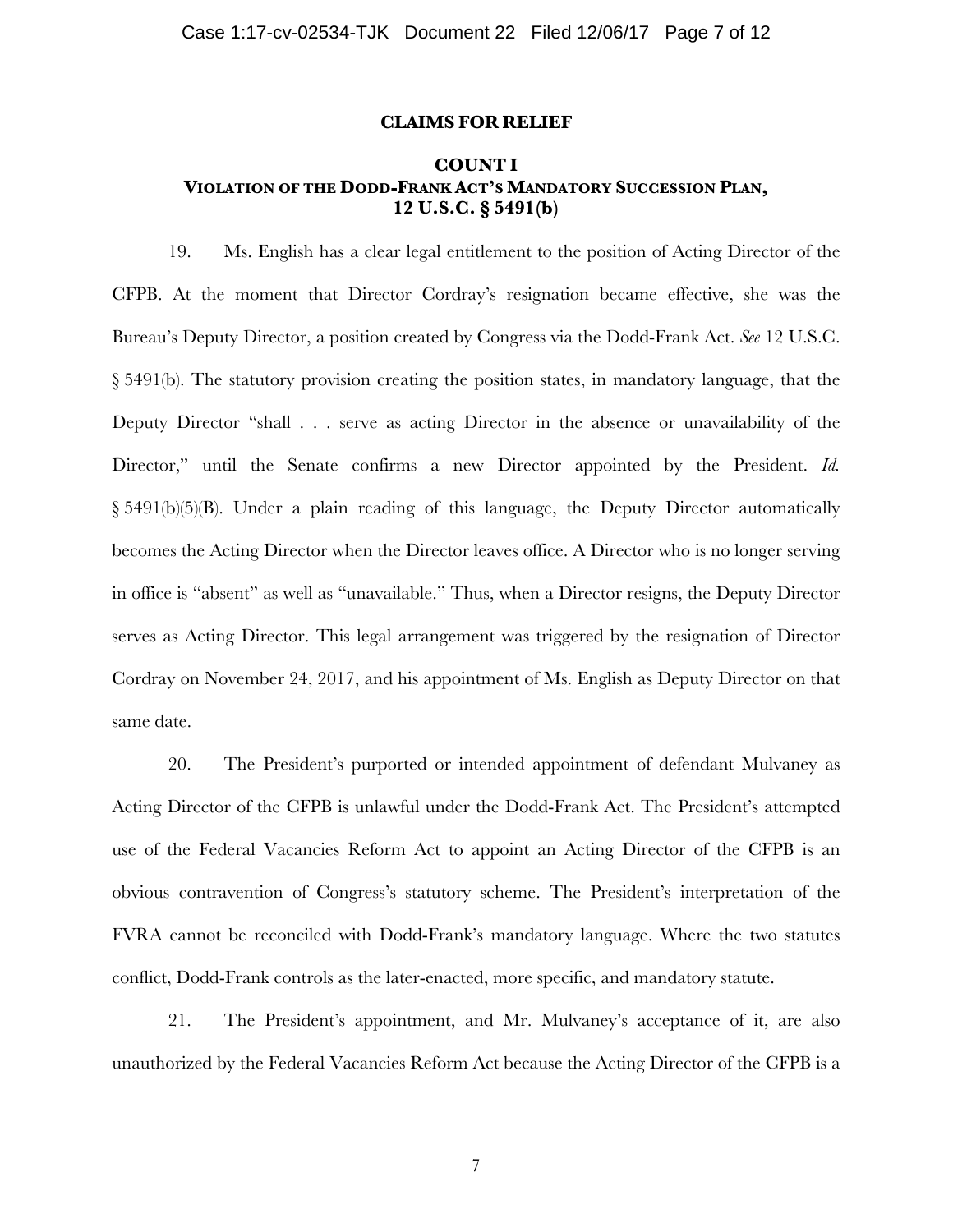### Case 1:17-cv-02534-TJK Document 22 Filed 12/06/17 Page 8 of 12

member of a "board, commission, or similar entity" that is "composed of multiple members" and that "governs an independent establishment or Government corporation." *Id.* § 3349c(1).

22. Ms. English will be and is irreparably harmed by the defendants' actions and threatened actions, and is without an adequate remedy at law.

# **COUNT II VIOLATION OF DODD-FRANK ACT'S INDEPENDENCE REQUIREMENT, 12 U.S.C. §§ 5491(a) and 5497(a)(4)(E)**

23. Even assuming that the President has the power to name an Acting Director of the Consumer Financial Protection Bureau pursuant to the Federal Vacancies Reform Act, the President's purported or intended appointment of defendant Mulvaney is unlawful as a violation of the foundational principles of agency independence that Congress codified via Dodd-Frank. Congress established the agency as "an independent bureau" within the Federal Reserve system. 12 U.S.C. § 5491(a). The President may not, consistent with this statutory requirement, install a still-serving White House staffer as the acting head of the Bureau, particularly when doing so would displace an acting head who has a clear legal entitlement to the position.

24. The unlawfulness of Mr. Mulvaney's appointment is compounded by the fact that Congress has enacted laws specifically to shield the CFPB's independence from OMB, which Mr. Mulvaney directs. *See*, *e.g.*, 12 U.S.C. § 5497(a)(4)(E).

# **COUNT III VIOLATION OF THE SEPARATION OF POWERS AND THE APPOINTMENTS CLAUSE OF THE U.S. CONSTITUTION, U.S. CONST. ART. II, § 2, CL. 2.**

25. President Trump's attempt to appoint Mr. Mulvaney is also invalid because it violates the requirements of Article II, section 2 of the U.S. Constitution. The Constitution empowers the President to appoint "Officers of the United States," subject to "the Advice and Consent of the Senate." U.S. Const. Art. II, § 2, cl. 2. The President has two, and only two,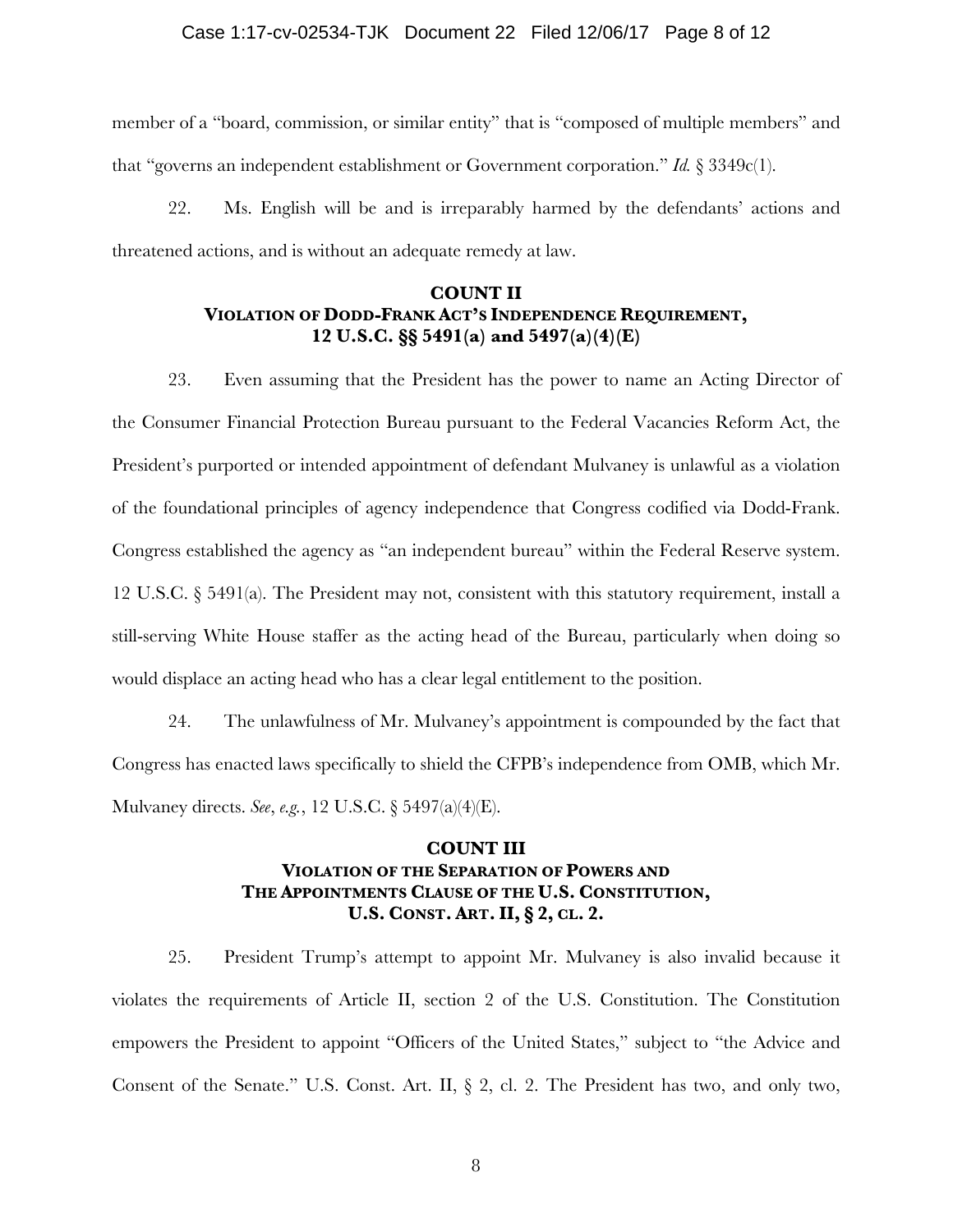### Case 1:17-cv-02534-TJK Document 22 Filed 12/06/17 Page 9 of 12

means of appointing officers: with the advice of Consent of the Senate, or pursuant to a law passed by Congress. When no statute grants the President the power to appoint an officer, then he has no constitutional authority to do so without the consent of the Senate.

# **COUNT IV ADMINISTRATIVE PROCEDURE ACT, 5 U.S.C. §§ 706(1) and 706(2)**

26. To the extent that he acts or exercises authority as the purported Acting Director of the Consumer Financial Protection Bureau, defendant Mulvaney has—for all the reasons identified above—engaged in actions that are "not in accordance with the law," "contrary to a constitutional right, power, privilege, or immunity," and "in excess of statutory jurisdiction, authority, or limitations, or short of statutory right." 5 U.S.C. § 706(2). Plaintiff seeks to hold unlawful and set aside such actions, pursuant to section 706 the Administrative Procedure Act, and to compel agency action unlawfully withheld or unreasonably delayed.

# **COUNT V DECLARATORY JUDGMENT ACT, 28 U.S.C. §§ 2201 and 2202**

27. The plaintiff is entitled to declaratory relief on the basis of all of the claims identified above. There is a substantial and continuing controversy between Ms. English and the defendants, and a declaration of rights under the Declaratory Judgment Act is both necessary and appropriate to establish that Ms. English is the Acting Director of the CFPB and that neither defendant has any ability to make or receive an appointment for the position of Acting Director of the CFPB, or to otherwise act as an officer of the CFPB.

# **COUNT VI EQUITABLE RELIEF FOR STATUTORY AND CONSTITUTIONAL VIOLATIONS**

28. Under this Court's traditional equitable jurisdiction, the plaintiff is entitled to equitable relief to prevent and restrain ongoing violations of both statutory and constitutional federal law by the defendants. Equitable actions have "long been recognized as the proper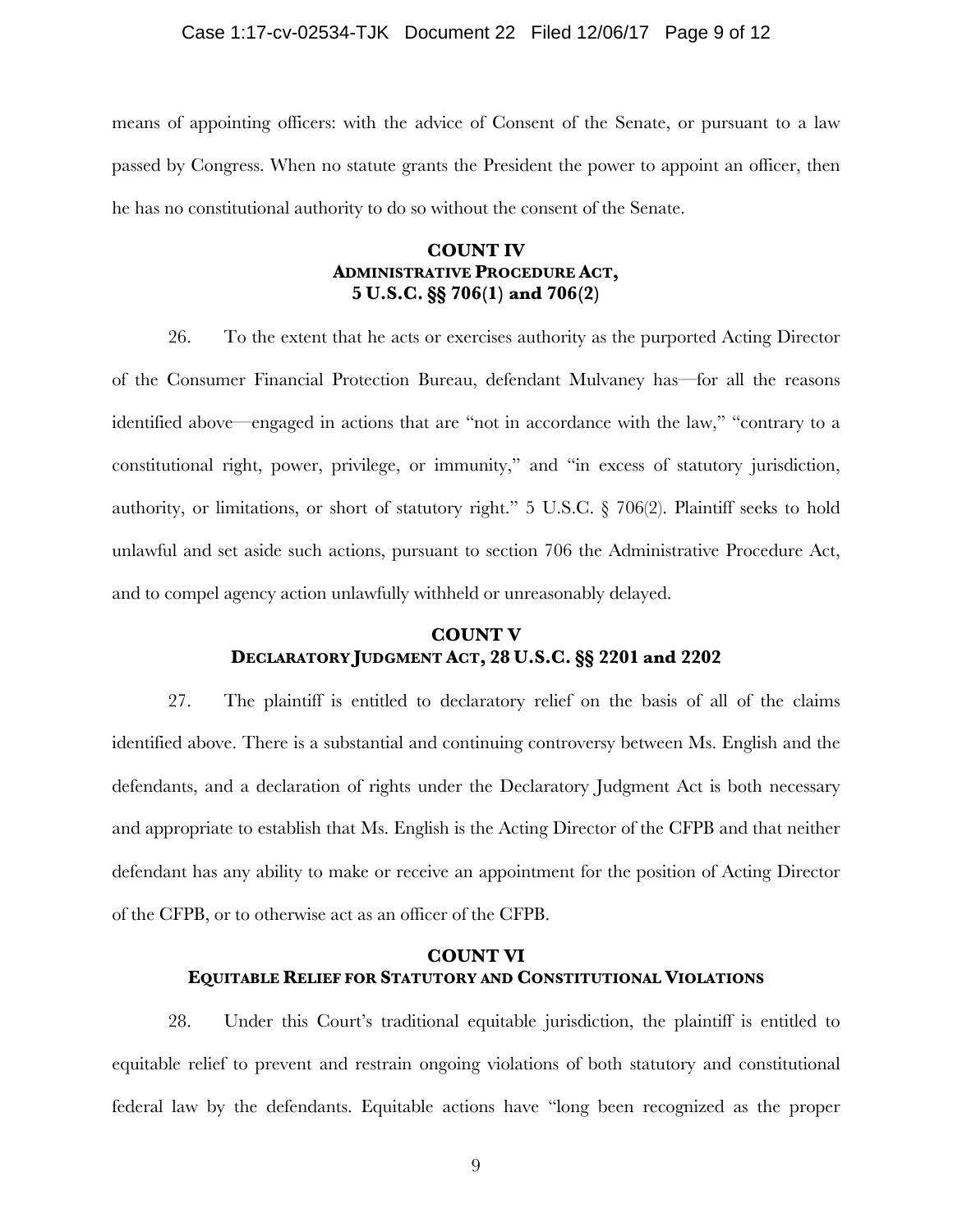#### Case 1:17-cv-02534-TJK Document 22 Filed 12/06/17 Page 10 of 12

means" to prevent public officials from acting unconstitutionally. Because such actions seek simply to halt or prevent a violation of federal law rather than the award of money damages, they do not ask the Court to imply a new cause of action. To the contrary, the ability to sue to enjoin unlawful and unconstitutional actions federal officers is the creation of courts of equity, and reflects a long history of judicial review of illegal executive action, tracing back to England. *Armstrong v. Exceptional Child Ctr., Inc*., 135 S. Ct. 1378, 1384 (2015).

### **PRAYER FOR RELIEF**

The plaintiffs request that the Court:

- a. Declare that, under 12 U.S.C. § 5491(b)(5)(B), Plaintiff Leandra English is the Acting Director of the Consumer Financial Protection Bureau;
- b. Declare that the Federal Vacancies Reform does not control the appointment of an Acting Director of the Consumer Financial Protection Bureau because the Dodd-Frank Act "expressly . . . designates an officer or employee to perform the functions and duties of a specified office temporarily in an acting capacity," 5 U.S.C. § 3347(a)(1)(B), and because the Director of the CFPB is a member of a "board, commission, or similar entity" that is "composed of multiple members" and that "governs an independent establishment or Government corporation." *Id.* § 3349c(1).
- c. Declare that defendant Mulvaney is not the Acting Director of the Consumer Financial Protection Bureau and that any actions he takes or purports to take in that capacity "shall have no force or effect." 5 U.S.C. 3348(d).
- d. Order that defendant Trump shall refrain from appointing any individual to the position of Acting Director of the Consumer Financial Protection Bureau, recognizing any individual other than the plaintiff as the holder of that office, or causing any person to recognize someone other than the plaintiff as the holder of that office;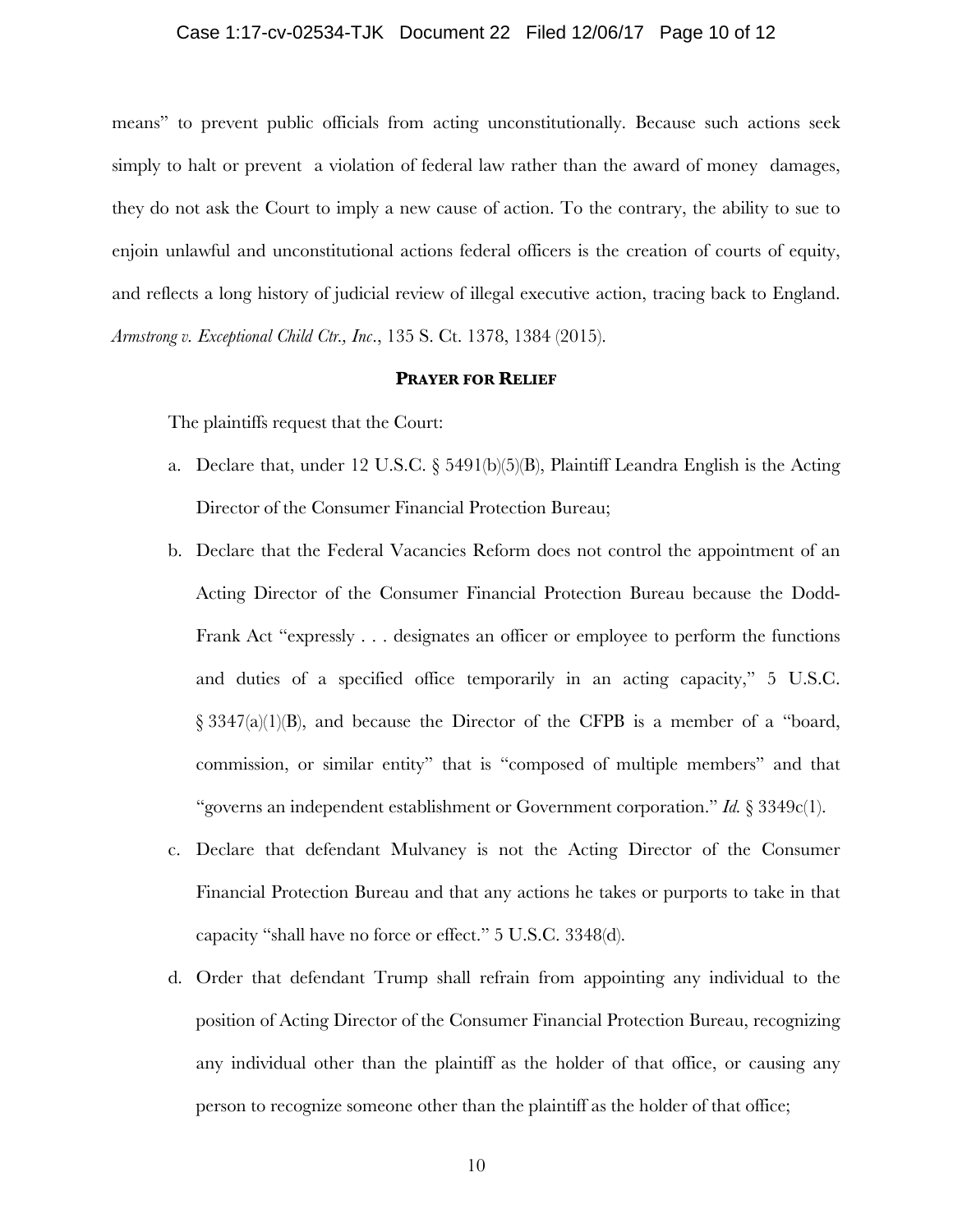- e. Order that defendant Mulvaney shall refrain from accepting any appointment to the position of Acting Director of the Consumer Financial Protection Bureau, or asserting or exercising in any way the authority of that office, including taking any steps to alter the employment or status of the plaintiff;
- f. Award all other appropriate relief.

Respectfully submitted,

*/s/ Deepak Gupta* DEEPAK GUPTA (D.C. Bar No. 495451) MATTHEW W.H. WESSLER (D.C. Bar No. 985241) RACHEL BLOOMEKATZ (*pro hac vice*) JOSHUA MATZ (*pro hac vice*)

# **GUPTA WESSLER PLLC**

1900 L Street, NW, Suite 312 Washington, DC 20036 Phone: (202) 888-1741 Fax: (202) 888-7792 *deepak@guptawessler.com*

December 6, 2017 *Attorneys for Plaintiffs*